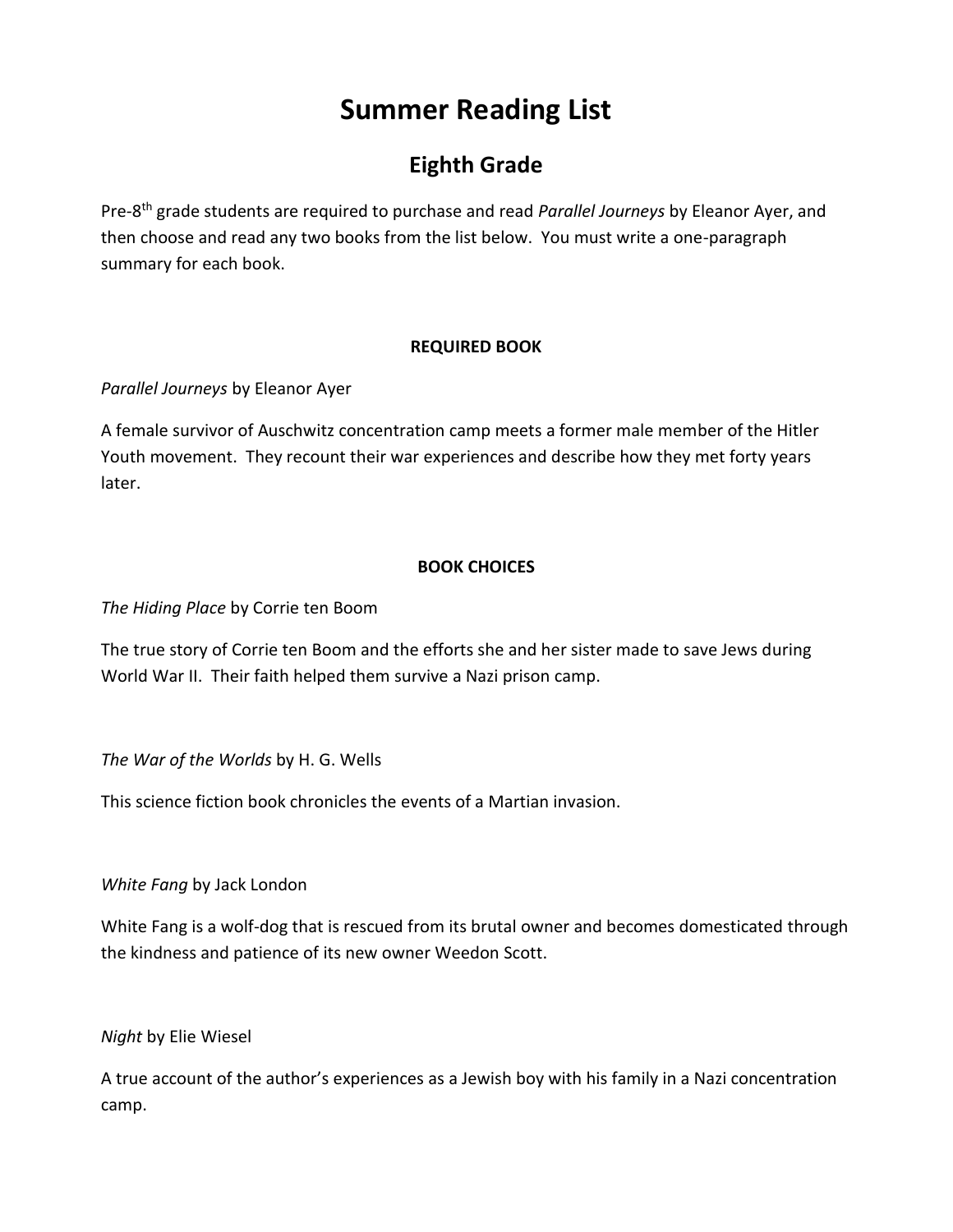#### *The Prince and the Pauper* by Mark Twain

When young Edward VI of England and a poor boy who resembles him exchange places, each learns something about the other's very different station in life.

# *The Adventures of Tom Sawyer* by Mark Twain

The adventures of a mischievous young boy and his friends growing up in a Mississippi River town in the nineteenth century.

#### *The False Prince* by Jennifer Nielsen

In the discontented kingdom of Carthya, civil war is brewing. To unify the divided people, Conner, a nobleman of the court, devises a cunning plan to find an impersonator of the king's long-lost son and install him as a puppet prince.

#### *The Pearl* by John Steinbeck

A poor fisherman dreams of wealth and happiness for his family when he finds a priceless pearl.

# *A Wrinkle in Time* by Madeleine L'Engle

A midnight visitor escorts Meg, Calvin, and Charles across the barriers of space and time to another world.

# *Miracle in the Andes: 72 Days on the Mountain and the Long Trek Home by Nando Parrado*

Nando Parrado was unconscious for three days before he woke to discover that the plane carrying his rugby team, as well as their family members and supporters to an exhibition game in Chile, had crashed deep in the Andes. An astonishing account of survival and hope.

#### *The Contender* by Robert Lipsyte

Alfred Brooks is on the path to nowhere until he begins training at Donatelli's Gym. He has dreams of becoming a boxing champion. But before you can be a champion, you have to be a contender.